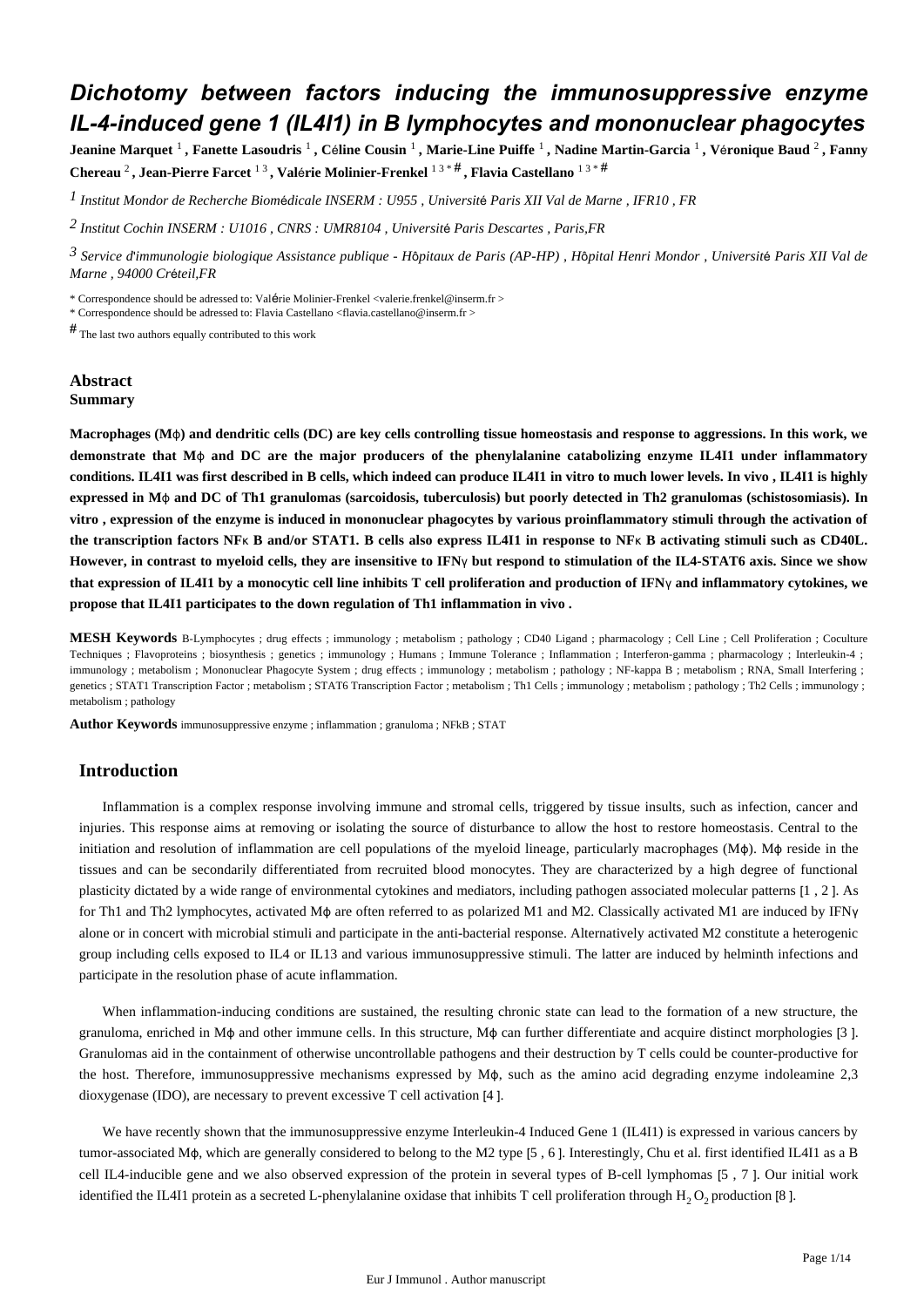In this report, we have characterized the conditions of IL4I1 expression in vitro by human myeloid cell populations and B lymphocytes in order to understand which local stimuli may induce IL4I1 expression in inflammatory lesions. We have confirmed that B cells are sensitive to IL4, but surprisingly observed that myeloid cell populations respond to activation of STAT1 by interferons, in accordance with IL4I1 expression in Th1 but not in Th2 granulomas. While STAT1 and STAT6 thus exert dichotomous effects on B lymphoid and myeloid cells, both cell types are sensitive to activation of NFκ B by proinflammatory stimuli.

## **RESULTS**

#### **IL4I1 as a putative anti-inflammatory gene expressed by myeloid cells**

We have previously reported that the purified IL4I1 enzyme was able to inhibit both  $CD4^+$  and  $CD8^+$  T lymphocyte proliferation in vitro [8]. This effect was dependent on the L-phenylalanine oxydase activity, in particular  $H_2 O_2$  production whose toxicity affected preferentially memory cells. In the current study, we have chosen the THP1 monocytic cell line to overexpress human IL4I1 (THP1-IL4I1), as we mainly detected IL4I1 expression in mononuclear phagocytes in vitro and in vivo [5 , 8 ]. IL4I1 activity in the transfected cells was 895 $\pm$ 363 pmoles  $H_2$  O<sub>2</sub> /h/10<sup>5</sup> cells (mean from 5 independent tests) and the enzyme was secreted in the culture medium (Fig.1A ), in accordance with previous results [8 ].

As THP1 represent immature monocytic cells, they were not able to stimulate efficiently allogeneic PBMC proliferation (less than 5000 cpm, data not shown) unless added together with soluble anti-CD3 antibody, which by binding THP1 Fc receptors may facilitate T cell receptor cross-linking. In these conditions, THP1 represented potent polyclonal stimulators. In contrast, THP1-IL4I1 cells used in the same conditions were significantly less efficient stimulators with  $45.2 \pm 11.1$  % proliferation inhibition in comparison to THP1 (mean of 7 different experiments, p=0.003). Moreover, this inhibitory effect was proportional to the number of THP1-IL4I1 cells added to the culture and detectable for ratios of as little as one THP1-IL4I1 cell per 32 PBMC (Fig. 1B & C and data not shown). To verify this effect in the context of an antigen specific response, we stimulated PBMC with purified protein derivative (PPD) and observed a similar proliferation inhibition, despite the antigen was probably not presented by the allogeneic THP1 cells (Fig. 1D ).

Proliferation inhibition did not result from enhanced apoptosis as measured by Annexin V/7AAD or activated caspase 3 labeling (data not shown), but was associated with a decreased IL2 secretion at day 1 (p=0.015, 7 different experiments, Fig. 1F). However, proliferation in the presence of THP1-IL4I1 cells could only be partially restored by adding small amounts of exogenous IL2 (from 40.4 ± 9.1% to 28.3  $\pm$  10.9% inhibition with or without 400 pg/ml IL2 [5 U/ml], respectively). This suggests that the limited IL2 secretion is only one of the mechanisms responsible for the reduced proliferation in the presence of IL4I1. Interestingly, we also measured a decrease in PBMC secretion of IL1α, IFNγ and inflammatory chemokines (IL8/CXCL8, GROα/CXCL1, MCP1/CCL2 and MCP2/CCL8) as shown in Fig. 1E & F . Since T cells were not purified from PBMC in the co-culture, we cannot exclude that some of the modifications in chemokine secretion were due to a cross-talk between the affected T cells and monocytes. Indeed, when LPS-stimulated monocytes purified by elutriation were cultured in conditioned media from THP1 and THP1-IL4I1 cells, no significant difference in their pattern of cytokine and chemokine secretion was observed, suggesting that IL4I1 does not directly regulate monocyte inflammatory properties (data not shown). In conclusion, these results extend our previous data and suggest that IL4I1 may exert an immunoregulatory function in inflammatory conditions.

Granulomas represent chronic inflammatory lesions massively infiltrated by Mϕ-derived cells and DC. While sarcoidosis and tuberculosis are classically associated with Th1 responses, helminth infection, such as schistosomiasis generates Th2 granulomas. In order to confirm that myeloid cells are the main IL4I1 producers in vivo and to explore what kind of cytokine milieu would favor IL4I1 expression in these cells, we selected for immunochemistry analysis, 6 cases of granuloma biopsies from patients with confirmed diagnosis of sarcoidosis, tuberculosis or schistosomiasis. Figure 2 shows the results obtained for two representative cases of Th1 (granulomatous adenitis from a sarcoidosis) and Th2 (bladder schistosomiasis) lesions respectively. The Th1 granulomas are highly organized structures consisting primarily of activated macrophages typically in the form of epithelioid and giant multinucleated cells, mixed with DC and some T lymphocytes [3 ]. In sarcoidosis and tuberculosis lesions, strong IL4I1 staining was detected in more than 80% of the granuloma cells, particularly in giant and epithelioid cells (Fig. 2A , a case of sarcoidosis). The IL4I1-positive cells displayed a Mϕ or DC morphology, even for the rare cells detected outside the granulomas, in the T cell (CD3-positive) and B cell (CD20-positive) rich zones. Using markers specific for Mφ (CD68) and DC (S100), we confirmed that these cells were mainly located inside the granulomas, where most of the IL4I1-positive cells were also detected. Moreover, double staining demonstrated that most of the IL4I1-positive cells were also CD68 positive. Both DC-SIGN-positive interstitial DC and CD1a-positive Langerhans cells, which accumulated in some areas between the granulomas, expressed IL4I1. A cell suspension of a sarcoidosis lymph node frozen at diagnosis presented an IL4I1 activity of 70 pmoles/h/10<sup>6</sup> cells. Flow cytometry analysis of these cells indicated that 26% of CD3 positive and 32 % of CD3 negative cells produced IFNγ, confirming the Th1 context of the inflammatory response (data not shown).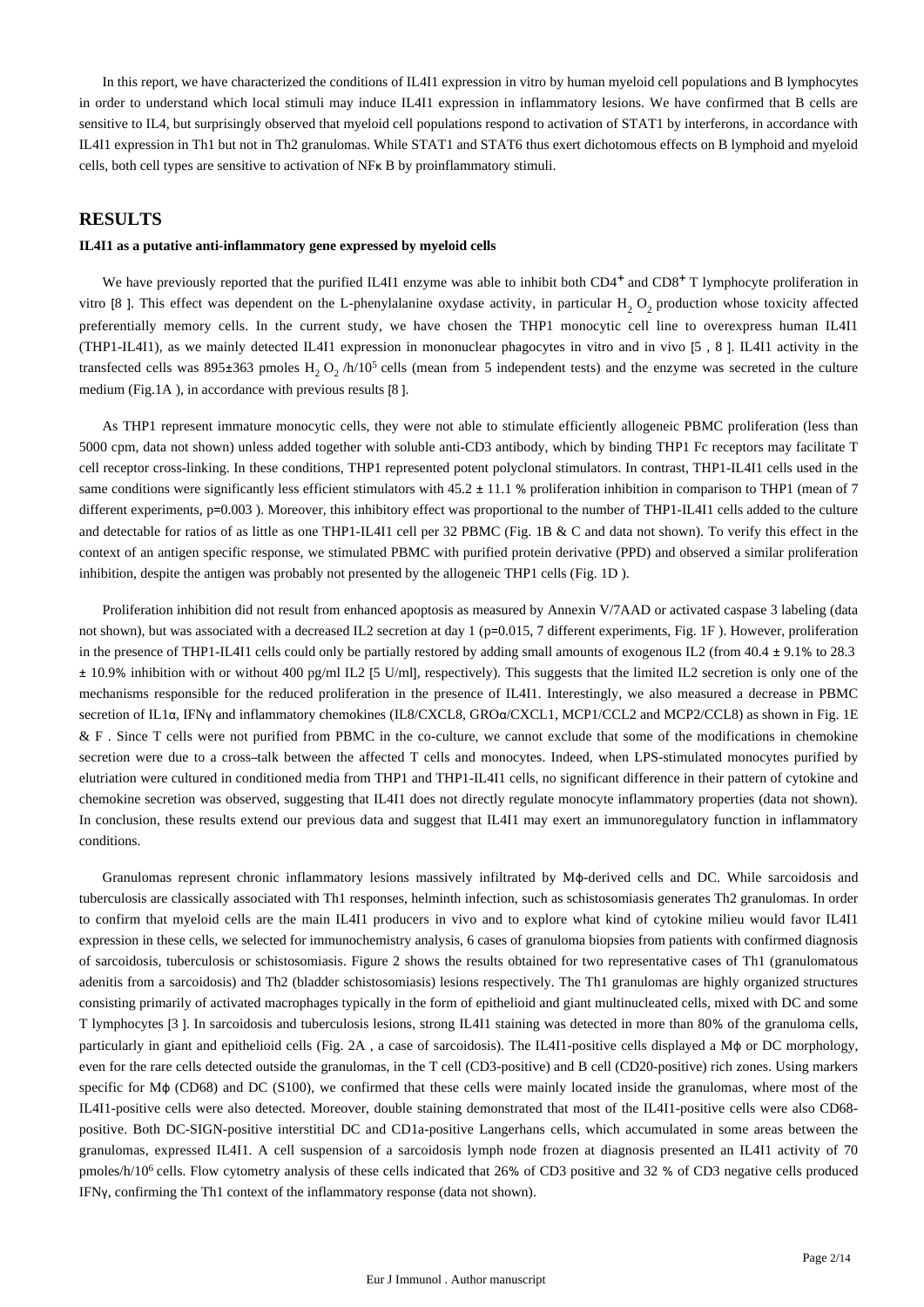The structure of the granulomas in schistosomiasis is less organized than in Th1 lesions, with fewer giant cells. In contrast to the results obtained with tuberculosis and sarcoidosis, only very rare (<10%) IL4I1-positive myeloid cells were detected in these granulomas and when such cells were present, the specific staining was significantly less intense (Fig. 2B ).

These results suggest that a cytokine milieu rich in IFNγ might favor IL4I1 expression in M $\phi$  and DC in vivo .

#### **Differential role of IL4 and IFN**γ **in IL4I1 induction in B lymphocytes and myeloid cells**

Our results were unexpected since IL4I1 has been originally described in B cells as an IL4-inducible gene [7 ]. This led us to explore in vitro the level of IL4I1 activity in myeloid cells, i.e. monocytes, monocyte-derived DC and Mϕ, versus B cells after stimulation with IL4 and IFNγ (Fig. 3A ). As already described, IL4 was able to induce a two-fold increase in IL4I1 activity in B lymphocytes, whereas IFNγ did not have any effect. Conversely, IFNγ was a strong inducer of IL4I1 activity in all the myeloid populations, particularly in monocytes, which have a low basal activity (5 folds). No increase of IL4I1 activity in myeloid cells was observed in the presence of IL4, although we were not able to evaluate the IL4 effect on DC since this cytokine is necessary for their differentiation. However, only a minor induction of IL4I1 was observed after IL4 stimulation of purified circulating myeloid DC, whereas IFNγ confirmed its strong inducing effect on this population (supplementary table S1 ). Thus, IL4I1 can be induced both in B lymphocytes and myeloid cells, with IL4 and IFNγ exerting dichotomous roles in these populations. However, Mϕ and DC display much higher levels of IL4I1 activity than B lymphocytes (at least 50 folds more), with activities in a similar range of those measured in the THP1-IL4I1 cell line. As IL4I1 mRNA is known to be induced from the first hours post-IL4 stimulation in B cells, we determined the kinetics of IL4I1 production in myeloid cells. IL4I1 activity continued to increase after 48h of stimulation of DC, Mϕ or B cells with their respective stimulating cytokine (Fig. 3B ), indicating that IL4I1 protein progressively accumulated over time. This suggests that threshold levels necessary to T cell inhibitory functions may be reached in terminally differentiated mononuclear phagocytic cells.

#### **Cytokinic and non-cytokinic stimuli associated with IL4I1 induction**

The delayed kinetics of expression of this immunosuppressive enzyme in myeloid cells may point to a regulatory role in T cell activation during antigen presentation. We thus examined whether other stimuli associated with Mϕ and DC activation could induce IL4I1 activity. Mϕ were left unstimulated or stimulated with IFNγ, LPS, IL4, IL13 or different combinations of these agents (Fig. 4A ). LPS induced similar levels of IL4I1 activity as IFNγ and the combination of both produced an additional increase. In contrast, neither IL4 nor IL13 modified the basal level of activity in unstimulated Mϕ or influenced the IL4I1 inducing effect of IFNγ. Similar results were observed for monocytes and THP1 cells (data not shown). We next tested activation of DC with different agents associated with acquisition of a mature or tolerogenic phenotype (Fig. 4B ). DC were left untreated (iDC) or stimulated with Toll-like receptor (TLR) ligands (LPS, poly-IC and zymosan), CD40 ligand (CD40L), pro-inflammatory cytokines (IL1β, TNFα, IL6), interferons (IFNα, IFNβ, IFNy) and tolerogenic stimuli (PGE, TGFB, IL10). All the stimuli which activate STAT1 – i.e type I IFN and INF  $\gamma$  – and/or NF  $\kappa$  B – i.e. TLR-ligands, CD40L, IL1β and TNFα – were able to strongly induce IL4I1 activity, while the tolerogenic cytokines TGFβ and IL10 seemed to repress the basal activity of iDC. The minimal doses of LPS and IFNy able to induce IL4I1 activity in DC and THP1 cells were in the range of 0.5 to 2 ng/ml for IFNγ and 0.2 to 2 ng/ml for LPS. Results obtained for IFNγ in DC are shown in Fig. 4C . Combinations of minimal doses of INFγ, LPS and/or a standard dose of IL4 were tested on THP1 cells (Fig. 4D ). As expected, IL4 did not enhance IL4I1 activity induced by IFNγ or LPS, while the combination of IFNγ and LPS was additive, suggesting that signalization through STAT1 and NF<sub>K</sub> B participates independently to IL4I1 induction. In B cells, NF<sub>K</sub> B involvement in the control of IL4I1 expression was suggested by the effect of CD40L, which seemed able to induce slightly IL4I1 as single agent but significantly enhanced the effect of IL4 ( Fig. 4E ). Accordingly, EBVinfected lymphoblastoid cell lines (LCL), which are known to express the NFκ B activating protein LMP1 [9 ], spontaneously displayed IL4I1 activity and were not further stimulated by CD40L, despite still being responsive to IL4 (Fig. 4F ). Overall, these results suggest that IL4I1 transcription may be induced by STAT1 and STAT6 in myeloid cells and B cells, respectively, while NFκ B may represent a common regulator in both cell types.

#### **Role of STAT proteins and NF**κ **B in IL4I1 gene expression**

We therefore analyzed in silico the 1 kB region upstream of the IL4I1 coding sequence using the Genomatix software to identify consensus sequences for STAT and NFκ B transcription factors. Seven and 4 sequences were identified with putative affinity scores of 0.78 to 0.92 and of 0.92 to 1 for STAT and NFκ B, respectively (Fig. 5A ). Since THP1 cells or B cell lines proved to be resistant to retroviral or plasmidic transfection, we carried on the transcriptional studies in a more classical system, i.e the HEK293 cell line. The 1kB hypothetical promoter region was cloned in a reporter vector and cells were transfected with this construct. HEK293 cells do not express TLR4 but are responsive to TNFα, which is an inducer of NFκ B activity. After stimulation with TNFα, a 2 to 4 fold induction of the Renilla luciferase reporter gene was measured, indicating that NFK B can directly modulate IL4I1 expression via binding to its promoter sequence (Fig. 5B, p = 0.0005). Surprisingly, no significant expression of Renilla luciferase was induced by treatment of HEK293 cells with IFNγ, type I IFN or IL4 nor the combined treatment of the reporter cells with IL4 or IFNγ and TNFα increased the expression of the reporter gene compared to TNFα alone (data not shown). To improve the sensitivity of the assay and evaluate its performance, we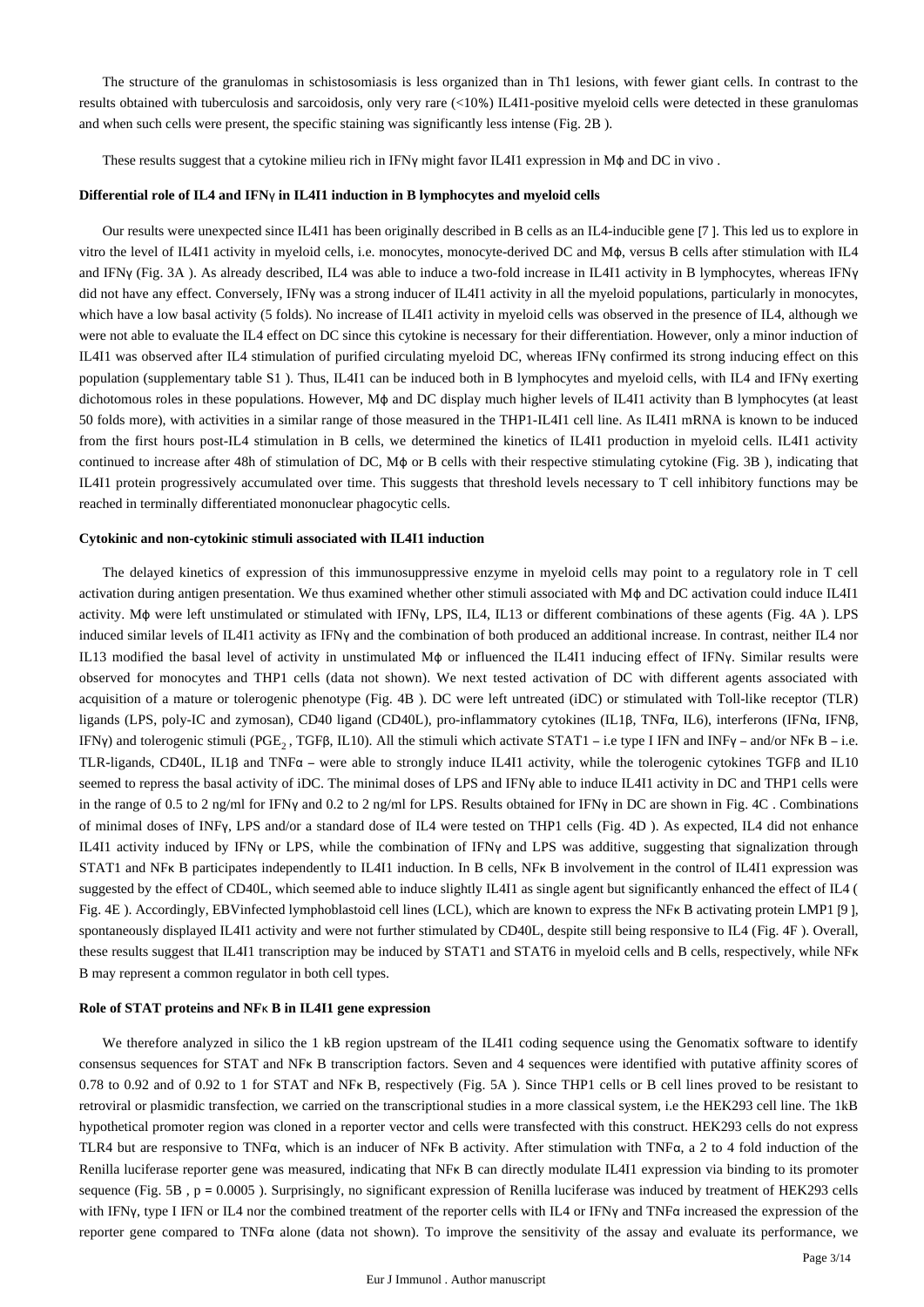transfected STAT1 and STAT6 expressing vectors and compared the activation of the IL4I1-promoter region to the activation of reference promoters, TAP-1 and Bcl-xL respectively. After treatment with the corresponding cytokine and despite phosphorylation of the overexpressed STAT factors (data not shown), a minor induction of transcription from TAP-1 and Bcl-xL promoter could be induced. In these conditions, we could also observe a small induction of transcription from the IL4I1- promoter region when STAT1 was activated. However, no consistent induction of the IL4I1-promoter could be measured after STAT6 activation (Fig. 5C & D). These data indicate that the IL4I1 promoter contains functional binding sequences for NFκ B. However, the low or absent reporter gene activity into HEK293 cells after stimulation with IL4 or IFNγ suggests that STAT proteins alone may not be sufficient to drive expression of IL4I1 in non-hematopoietic cells.

We thus evaluated the role of STAT1, STAT6 and NFK B in our B and monocyte model cell lines, i. e. LCL and THP1 cells. The purine analog, fludarabine has been shown to inhibit specifically STAT1 expression at doses that are not associated with significant cell apoptosis [10, 11]. In THP1 cells pretreated with fludarabine, addition of IFNγ did not stimulate STAT1 expression (Fig. 6A) and had a minor effect on cell viability (respective cell recovery for the IFNγ-stimulated and unstimulated condition was 67% and 71% of the cells before fludarabine treatment). In accordance with our hypothesis, induction of IL4I1 expression by IFNγ was significantly inhibited by fludarabine (Fig. 6B ), independently of its modest antiproliferative effect (all enzymatic activity measurements were calculated as a function of the number of viable cells). These results demonstrate the role of STAT1 in the induction of IL4I1 expression after IFN<sub>Y</sub> stimulation of monocytic cells.

The role of STAT6 was explored by transfecting LCL cells with a STAT6- specific siRNA before IL4 treatment. As our two LCL did not display the same basal level of IL4I1 activity, the IL4I1 activity measured in control siRNA transfected cells not treated with IL4 was used as reference. As expected, IL4 significantly induced IL4I1 expression in control cells, while it did not have any effect on STAT6 siRNA transfected cells. These results demonstrate the role of STAT6 in IL4I1 induction after IL4 stimulation of B cells.

Finally, to confirm the role of NFκ B, we transfected LCL and LPS-activated THP1 cells with a plasmid coding for the dominant-negative Iκ Bα S32A-S36A mutant (Iκ Bα 32/36), which inhibits NFκ B activity. Despite the poor transfection efficacy (below 20% of the cells), there was a significant inhibition of IL4I1 activity in LCL cells in comparison to control cells transfected with WT Iκ Bα (Fig. 6D ). A similar tendency was observed in THP1 cells. To improve the efficacy of NFκ B blocking, THP1 cells were transduced with a lentivirus encoding Iκ Bα 32/36 mutant, and then GFPpositive cells were sorted to generate a stable NFκ B-repressed cell line. A similar process was attempted on LCL cells, but due to their dependence on NFκ B activation for survival, the rare selected cells rapidly died in culture. As expected, nuclear translocation of p50/p65 complexes was abolished in Iκ Bα 32/36 THP1 transfectants stimulated with LPS ( Fig. 6E and S2 ). Importantly, IL4I1 activity was profoundly depressed in these cells (Fig. 6F ). We thus demonstrated that NFκ B, STAT1 and STAT6 participate to the induction of the active IL4I1 enzyme. However and much surprisingly, STAT1 is operative only in monocytic cells, while STAT6 induces IL4I1 in B lymphocytes. The results obtained with the reporter system suggest that cofactors may be necessary to full activity of the STAT factors in each cell type.

## **DISCUSSION**

In this work, we demonstrate that, under inflammatory conditions, DC and Mϕ – and not B cells, as could have been expected from the literature [7 , 12 ] – are the major IL4I1 producers in vitro and in vivo . Among proinflammatory stimuli, NFκ Bactivating microbial products and cytokines as well as type I IFN and IFNγ potently induce IL4I1 production by Mϕ and DC. This is illustrated by the major IL4I1 expression in granulomas formed in the context of a Th1 immune response in comparison to Th2-associated schistosomiasis granulomas. Furthermore, IL4I1 production by myeloid cells downregulates the Th1 response by limiting T cell proliferation and secretion of IFNγ and proinflammatory chemokines. This study highlights a second fundamental difference in IL4I1 expression by myeloid cells and B cells: while the former are sensitive to STAT1 activation by interferons, the latter respond to the IL4-STAT6 axis.

We had previously demonstrated that recombinant human IL4I1 coated on beads in a transwell system was able to inhibit CD3ζ expression leading to decreased  $CD4^+$  and  $CD8^+$  T cell proliferation. In this work, we have confirmed and extended these results by using a monocytic cell line constitutively expressing IL4I1 at similar levels to activated DC or Mϕ in order to mimic IL4I1 expression during an inflammatory reaction. In both polyclonal and antigen-specific conditions, we measured a significant decrease of T cell functions. However, we could still measure residual T cell proliferation. This might be due to the presence of 1 mg/L of the oxygen radical scavenger glutathione in the RPMI 1640 culture medium, which could limit the toxic effect of  $H_2O_2$  produced by IL4I1 enzymatic activity. The effect of IL4I1 activity would have probably been greater in the absence of this molecule, but was impossible to measure since T lymphocytes did not proliferate in glutathione-free classical medium (DMEM, data not shown).

In addition, the inhibition of IL2 production and T cell proliferation was accompanied by diminished secretion of IFNγ, IL1α and proinflammatory chemokines. Since we did not observe a direct effect of IL4I1 on monocytes, the T cells which produce less IFNγ may instruct the monocytes present in the PBMC population to limit their chemokine production. Moreover, IL4I1 reaches its maximal expression in terminally differentiated Mϕ and DC, as has also been reported for the IDO enzyme [4 , 13 , 14 ], supporting a regulatory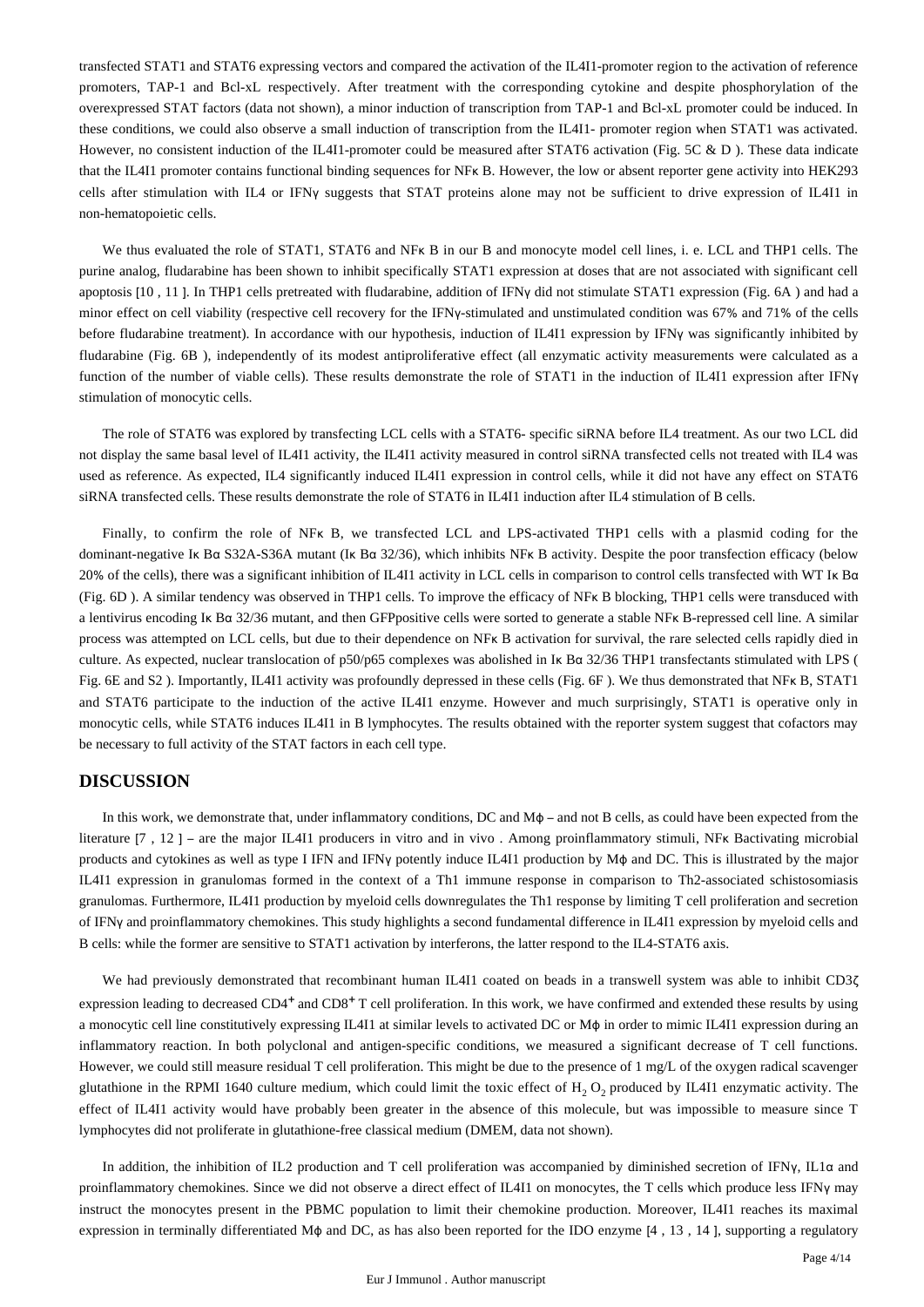function. Thus, the role of IL4I1 – and therefore of its catabolite H,  $O_2$  – may be to control the proinflammatory environment via diminished T cell proliferation and reduced recruitment and activation of monocytic populations. In line with this, it has been suggested that the production of reactive oxygen species is involved in limiting the inflammatory response [15 ].

In vivo , a particularly high expression of IL4I1 was observed in giant and epithelioid cells from chronic Th1 lesions, such as tuberculosis and sarcoidosis. This is in accordance with microarray data showing the induction of IL4I1 transcription in mouse lung by aerogenic infection with Mycobacterium tuberculosis [16 , 17 ]. Interestingly, another immunosuppressive enzyme, IDO, has been detected in listeriosis and to a lesser extent in other granulomatous diseases, including sarcoidoisis and tuberculosis [4 ]. Thus, expression of immunosuppressive enzymes in chronic Th1 lesions could be a common regulatory mechanism induced at variable levels by different pathogens. Granulomas are known to assume two complementary functions: they limit the proliferation of bacteria and prevent their systemic spread. Therefore, two independent roles might be attributable to immunosuppressive enzymes in these structures. (1) As suggested by Popov et al [4 ], local inhibition of destructive T cells could allow maintenance of the bacterial containment function. (2) At the same time, the enzymatic activity could have an antibacterial role via local consumption of essential amino acids and production of toxic catabolites  $(H, O, for IL411$  and kynurenine for IDO). We present evidence here that IL4I1 exert an inhibitory effect on T cell functions. Preliminary experiments indicate that IL4I1 also inhibits bacterial growth (VMF and FC unpublished data).

In marked contrast to the observations made in Th1 granulomas, only faint and rare expression of IL4I1 was detected in Th2 lesions. Indeed, we clearly demonstrated in vitro that IL4I1 expression in myeloid cell populations is insensitive to IL4, whether alone or in association with other stimuli. Only B cells produced IL4I1 in response to IL4, albeit to a dramatically lesser extent (more than 50 fold lower) than Mϕ or DC stimulated by interferons. This could explain why IL4I1 expression is not revealed by immunohistochemistry in the B cells present in Th2 lesions. We currently lack an explanation for this striking difference in cytokine sensitivity between B lymphocytes and myeloid cells. Both types of cells are equipped with STAT1 and STAT6, which can modulate some of their functions in vitro and in vivo [1 , 18 , 19 ]. Moreover, our bioinformatic analysis of the promoter region of IL4I1 confirmed the presence of STAT-binding consensus sites. In line with this, fludarabine, an inhibitor of STAT1 transcription, and a STAT6-specific siRNA inhibited IL4I1 production, in monocytic and B cell lines respectively. In mouse splenocytes, STAT6 has previously been shown to control IL4I1 transcription [19 ]. However, we detected only small STAT1- and no STAT6-transcriptional activity on the putative IL4I1 promoter region in the HEK293 cell gene reporter system. The minor induction of transcription from bona fide STAT1 and STAT6 promoters indicates that HEK293 cells are not optimal for the analysis of STAT promoter regions. Factors absent in epithelial cells may be necessary for the optimal transcriptional activation of IL4I1 by STAT proteins. These factors might be specific to mononuclear phagocytes and B lymphocytes, and regulate STAT signalling or associate with the STATs on the IL4I1 promoter.

In addition to STAT1 and STAT6, we identified NFκB as a key factor in IL4I1 expression that operates in both myeloid and B cells. Accordingly, IL4I1 transcription has been shown to be induced by both NFKB family members c-Rel and p65 in a murine macrophage model [20 ]. As for the STATs, the presence of additional factors specifically expressed by haematopoietic cells may be required to obtain an optimal transcriptional effect. This hypothesis is supported by the observation that cancerous epithelial cells only very rarely express IL4I1 despite frequent association with an inflammatory context [5 , 21 ].

Numerous pathogen-associated molecular patterns (PAMPs) activate the NFκ B pathway and in our hands, LPS, zymosan and polyIC were able to induce in vitro a similar level of IL4I1 expression in myeloid cells. However, in vivo, in the context of Th2 granulomas, IL4I1 was only weakly detected. Thus, functional conditioning of the Mϕ in a Th2 environment may render them less sensitive to IL4I1 induction by NFκB, although this effect was not detectable in vitro (no influence of IL4 on LPS induction of IL4I1 in Mϕ, no reduction of the reporter gene expression when combining TNFα with IL4). An alternative explanation would be that stimulation with the multiple schistosmiasis PAMPs results in a modulation of NF<sub>K</sub> B associated with a decrease in IL411 induction. Indeed, it has been recently shown that stimulation of DC-SIGN with mannose or fucose containing pathogens results in induction of IL12, IL6 and IL10 or IL10 only, respectively, via differential modulation of the TLR4-NFκ B axis [22 ].

In conclusion, our data demonstrate that myeloid cells from the mononuclear phagocyte lineage represent the major IL4I1 producing population in vitro and in vivo . In contrast to the B lymphocytes, IL4I1 activity in these cells is controlled by the interferon family of cytokines. By producing IL4I1 in response to STAT1 and NFκ B inducing stimuli, myeloid cells may play a major role in the regulation of chronic Th1 inflammation.

## **MATERIALS AND METHODS**

## **Antibodies, cytokines and chemical inhibitors**

Human recombinant IL4 (50ng/ml), IL6 (10ng/ml), IL10 (10ng/ml) and IL13 (50ng/ml) were purchased from R&D systems (Lille, France), LPS (20ng/ml), PGE, (1μg/ml), polyIC (10μg/ml), zymosan (50μg/ml) and fludarabine (50μM) from Sigma Aldrich, human recombinant IFNα and IFNβ (10ng/ml), IFNγ (50ng/ml except otherwise stated), TNFα (10ng/ml), IL1β (10ng/ml), GM-CSF (50 mg/ml), M-CSF (100ng/ml), soluble CD40L (1μg/ml), TGFβ (10ng/ml) from Preprotech France (Levallois Perret, France). Monoclonal anti-CD20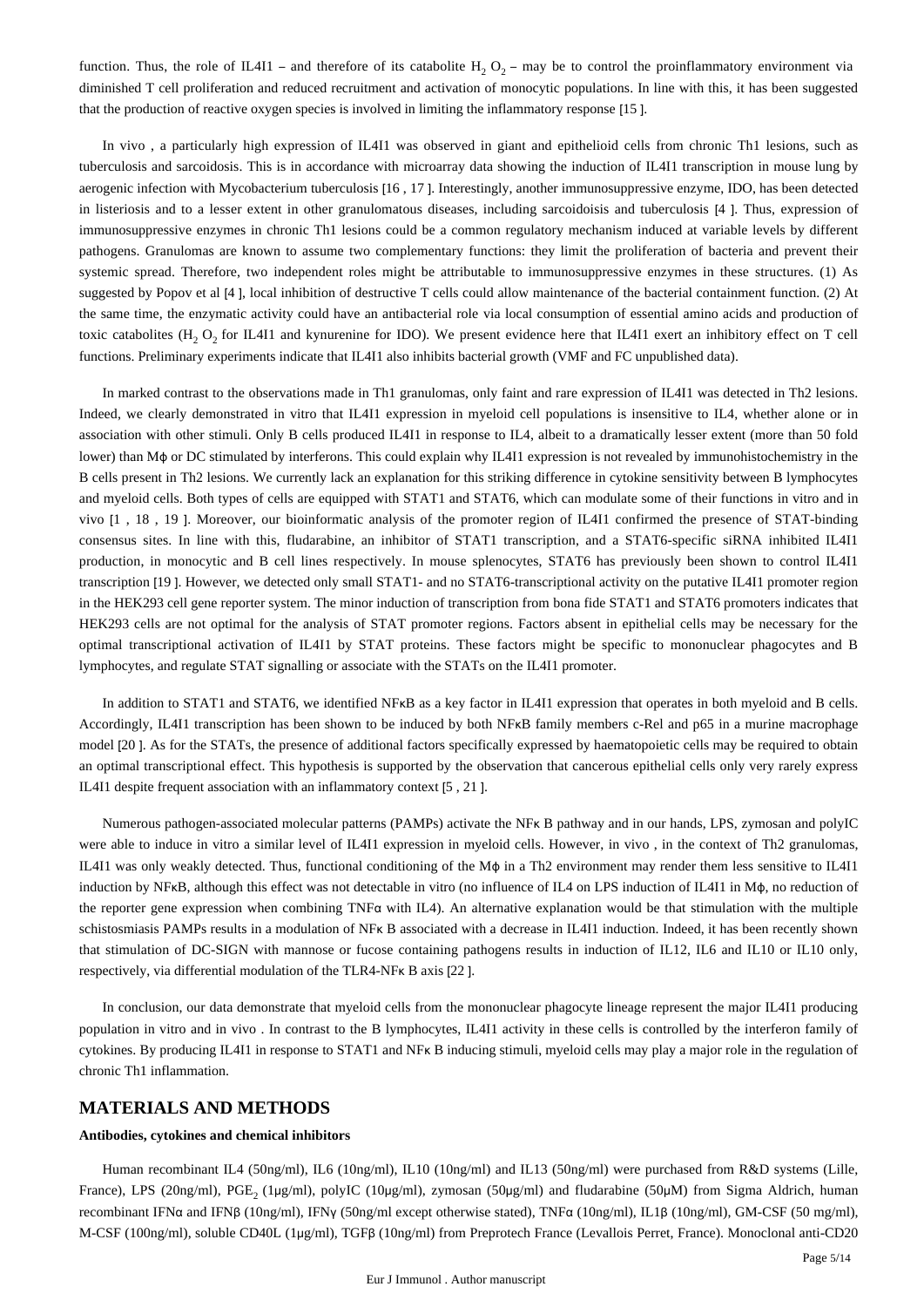(clone L26), monoclonal anti-CD68 (clone KP1) were purchased from DAKO (Glostrup, Denmark); monoclonal anti-S100 (clone S100A2/1) from Labvision (Interchim, Montluçon, France), monoclonal anti-CD1a (clone 010) from Beckman Coulter (Marseille, France). Monoclonal anti-DC-SIGN (clone 5D7) and polyclonal anti-IL4I1 were from AbCam (Cambridge, Great Britain). Monoclonal antibody blocking IFNγ clone MMHG-1 from Calbiochem was used at 4μg/ml. Monoclonal functional grade anti-CD3 (OKT3) was purchased from eBioscience (San Diego, USA). Anti-RelA, RelB, cRel, p105/p50 and p100/p52 supershifting antibodies were purchased from Santa Cruz Biotechnology.

#### **Cell culture and transduction**

The Human Embryonic Kidney (HEK) 293 cell line and the monocytic THP1 cell line were cultivated respectively in DMEM and RPMI 1640 (Invitrogen, Cergy Pontoise France) containing 10% foetal calf serum (FCS). Human lymphoblastoid cell lines (LCL) were cultivated in RPMI 1640 containing 10% heat-inactivated human AB serum (PAA, France). All media were supplemented with 2mM L-glutamine, 100 UI/ml penicillin and 100 μg/ml streptomycin (all from Invitrogen). Human peripheral blood mononuclear cells (PBMC) from healthy subjects were obtained after informed consent from the French Blood Bank (EFS) and purified on a lymphocyte separation gradient (Eurobio, France). Human monocytes were enriched by adherence from PBMC. DC were differentiated in AIM-V serum free medium (Invitrogen) supplemented with glutamine and 50ng/ml IL4 and 50ng/ml GM-CSF. Cells obtained after 5–6 days in culture were designated as immature DC (iDC). Mature DC (mDC) were obtained by culturing 1×10<sup>6</sup> iDC with different maturation stimuli in AIM-V serum-free medium in 6-well plates for up to 48–72 h. Adherent mDC were removed by gentle scraping. Monocyte-derived macrophages were seeded in sealed gaspermeable bags (Baxter Healthcare corporation, Deerfield, USA) under non adherent conditions at a density of 1 ×10 cells/ml containing 100ng/ml of M-CSF. After 6 days of culture, macrophages were recovered, counted and seeded in 6 well plates at <sup>6</sup> 1×10<sup>6</sup> cells/ml and activated with different stimuli. B lymphocytes were obtained from human tonsils obtained from tonsillectomies performed at the Intercommunal Hospital of Créteil with ethical approval. Tissue was cut into small pieces in RPMI 1640 containing 10% FCS and forced through a 100μm mesh nylon screen to disrupt the pieces into singles cells. After two washes in RPMI/FCS, the cells were counted. The viability of all cells or cell lines was established by Trypan blue exclusion. Production of infectious recombinant lentiviruses was performed by transient transfection of HEK293 cells as described by Kieusseian et al [23]. For infections,  $1 \times 10^5$  cells in 35- mm dishes were transduced with 5000 ng/ml of p24 (HIV-1 capsid protein). An identical amount of lentiviral vector particles was added 24 hours later, and the incubation was prolonged for a total of 72 hours. Cells were then washed, and fresh medium was added. The culture was then continued as described above.

#### **Plasmids, siRNA and transfection conditions**

Human IL4I1 cDNA was cloned in pCDN3.1 myc-his (Invitrogen) as described in Boulland et al. [8 ]. Wild-type (WT) Iκ Bα and S32A-S36A dominant negative mutants in a pCMV vector were purchased from Clontech Laboratories (Mountain view, CA, USA). pTRIP-ΔU3-EF1α-IRES GFP lentiviral vector [23 ] for IκBα S32A-S36A mutant was a kind gift from M. Fontenay (Institut Cochin, Paris, France). STAT6 cDNA cloned in pcDNA was described by Ritz et al [24 ] and STAT1α cDNA cloned in pRC/CMV vector was purchased from Addgene (Addgene inc, Cambridge, MA, USA). Control (AAUUCUCCGUUCGUGUCACGU) or STAT6 (ACGGAUAGGCAGGAACAUACA)-targeting small interfering RNA (siRNA) were obtained from Qiagen (Courtaboeuf, France). TAP-1 and Bcl-xL luciferase reporter vectors were a kind gift from I. Dusanter, Institut Cochin, Paris [25 ]. The THP1 monocytic cell line and lymphoblastoid cell lines were nucleofected (Lonza, Germany) using the nucleofection kit V and the program L13 and O17 respectively. Stable THP1 cell lines expressing hIL4I1 (THP1-IL4I1) were selected with 0.75mg/ml of G418 (Invitrogen). IL4I1 activity of the THP1-IL4I1 cell lines was 895±363 pmoles  $H_2 O_2/h/10^5$  cells and was in the range of the activities measured on IFNγ stimulated M ϕ or DC.

#### **Enzymatic assay**

IL4I1 enzymatic assay was performed as described in Carbonnelle-Puscian et al. [5 ] using Amplex Ultra Red (Invitrogen, France) and expressed as pmoles  $H_2O_2$  produced in the presence of phenylalanine per hour per 10<sup>5</sup> viable cells unless otherwise specified.

#### **Proliferation assays**

All functional assays were performed in complete RPMI 1640 supplemented with 10% heat-inactivated human AB-serum. PBMC (2×  $10^5$  cells/well) stimulated with anti- CD3 (20ng/ml) were co-cultured 4 days in 96 well round bottom plates with  $2.5 \times 10^4$  to  $10^5$  irradiated (150 Gy) THP1 and THP1-IL4I1 cells in various proportions (as indicated in figure 1A ). Supernatants were collected for cytokines and chemokines measurements (IL2, day1, IFNγ and multiple cytokine detection, day3). Alternatively, the PBMC were incubated with 100U/ml of purified protein derivative (PPD, Aventis Pasteur) and irradiated THP1 or THP1-IL41 cells for 5 days. <sup>3</sup> H-thymidine (1 μ Ci/well, Amersham, Saclay, France) was added for the final 18 h of coculture. T cell proliferation is expressed as cpm  $3$  H-thymidine incorporated. Background proliferation of PBMC or cell lines alone never exceded 1000 cpm and was subtracted from final results.

#### **Cytokine measurements**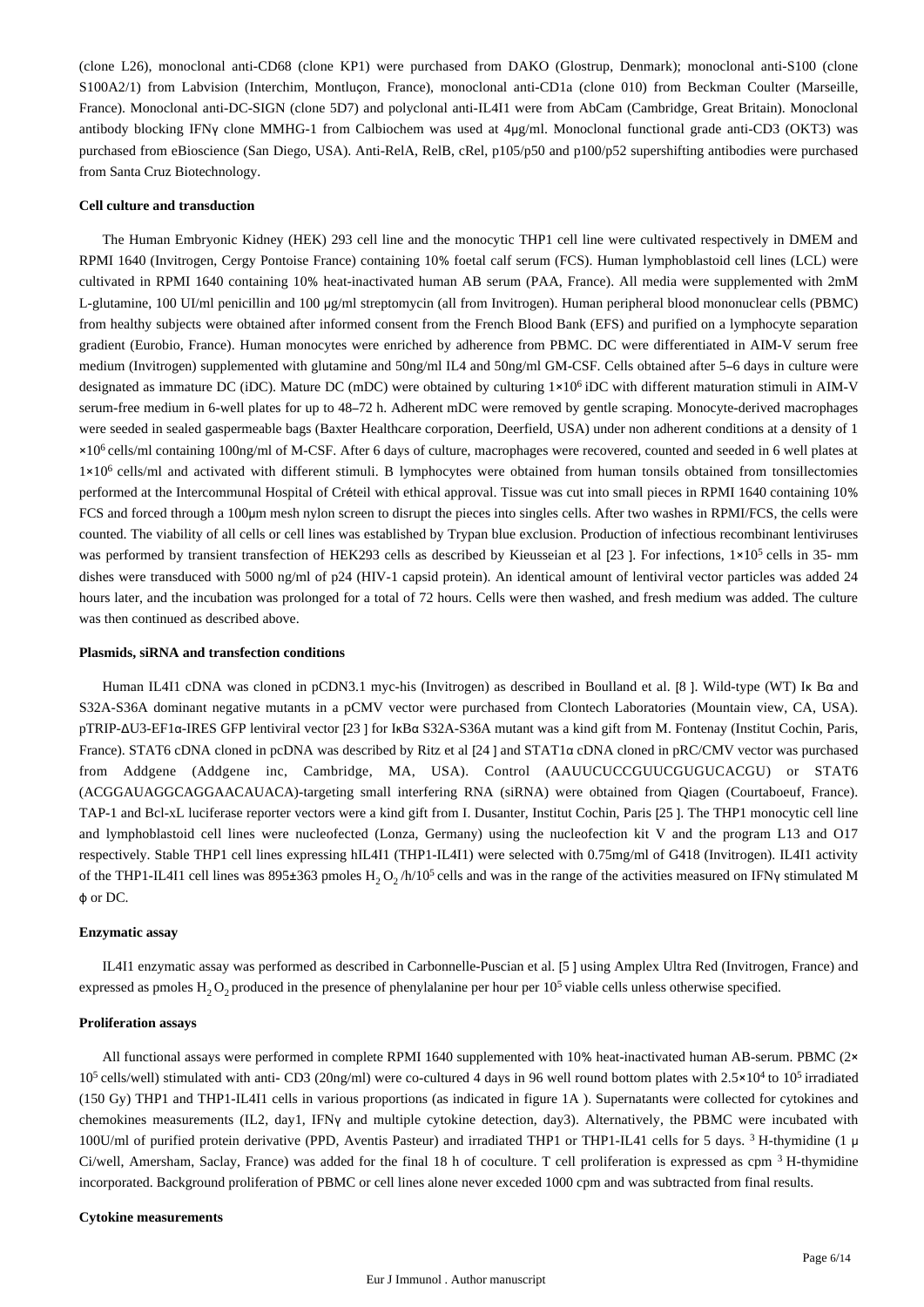Cytokine and chemokine secretion in proliferation experiments was detected using the human cytokine antibody array 1 from RayBiotech according to manufacturer's instructions. Dot blots were quantified using the Labwork software (UVP, United Kingdom). No production of cytokines or chemokines was detected in supernatants of irradiated THP1 or THP1-IL4I1 cells alone. Human IL2 and IFNy were measured with OptEIA ELISA kits from BD Biosciences (Le Pont de Claix, France) according to manufacturer's instructions.

#### **Immunohistochemistry and immunofluorescence**

IL4I1 immunohistochemistry on formol-fixed paraffin embedded thin sections was performed as described by Carbonnelle-Puscian et al. [5 ]. Images were captured with an Olympus BX40 microscope (Olympus, Tokyo, Japan). Photographs were taken with an Olympus C-5060 camera. Images were processed with Adobe Photoshop v7.0 (Adobe Systems, San Jose, CA). Double immunofluorescence labeling of deparaffinated 3–5µm tissue slices was performed after antigen retrieval in citrate buffer pH=6 at 98°C for 30min. Mouse primary antibodies were revealed using Alexa Fluor 488 conjugated anti-mouse antibodies (Molecular Probes, Invitrogen). IL4I1 antibodies were revealed using an anti-rabbit biotinylated antibody followed by a streptavidin-Texas Red. Photographs acquisition was performed with a Hamamatsu C8484 digital camera and Fluovision IMSTAR software. This study was approved by the French ethical committee "Comité de Protection des Personnes" Ile-de-France IX.

#### **Reporter assay**

The 1Kb non-transcribed fragment in 5' of the IL4I1 coding sequence was analysed for putative transcription factor binding sequences using Genomatix MatInspector (Genomatix Software GmbH, Munchen, Germany). The 5′ region of IL4I1 was amplified from genomic DNA extracted from PBMC by PCR reaction using the following primers (forward 5'-agagagctcgagtctttgatttactgcgggagtt'-3; reverse 5' -agagaggaattctctgctgtggccctttct-3′) and High Fidelity Taq polymerase (Invitrogen, France) according to the following program: 94°C 2min, 5 cycles 94°C 30sec, 55°C 30 sec, 68°C 1min, 25 cycles 94°C 30sec, 65°C 30sec, 68°C 1min with a final elongation at 68°C for 10 min. The PCR product digested with XhoI and EcoRI was cloned in pRL-Null reporter plasmid (Promega, Charbonnieres, France) (IL4I1-prom). All cloned DNA was confirmed by sequencing. Reporter assays were performed in HEK 293 cells seeded in 24w plates and transiently transfected using Transfast reagent (Promega) according to the manufacturer's instructions with 500 ng of IL4I1- prom together with 50 ng of pGL3 basic plasmid. In co-transfection experiments, 500 ng of STAT1α or STAT6 DNA were added. Twenty-four hours after the transfection cells were stimulated with 25 ng/ml of TNFα, IFNγ or IL4 for an additional 24 hours and fluorescence analysis performed using the Promega Dual-luciferase reporter assay system and a Fluostar Optima plate reader (BMG Labtech, Champigny sur Marne, France). Results are expressed as the fold increase of fluorescence of treated cells compared to untreated cells.

#### **Immunoprecipitation and Western blot**

One ml of conditioned medium from THP1 or THP1-IL4I1 was immunoprecipitated by addition of 4.5μg of rabbit anti-IL4I1 antibodies [8 ] overnight at 4°C followed by protein A/G sepharose (Santa Cruz, USA). After extensive washes, bound proteins were eluted in SDS-PAGE loading buffer and separated by SDS-PAGE followed by transfer onto polyvinylidene difluoride membranes (Millipore, St Quentin en Yvelines, France). Revelation was performed using the same specific primary antibody, followed by revelation using anti-rabbit HRP-conjugates and Enhanced Chemi Luminescence (GE ECL plus®) detection with the Autochemi System and Labworks Analysis Software (UVP, Cambridge, UK). For STAT1 Western blot, extracts containing similar amounts of proteins were migrated by SDS-PAGE as above and revealed after transfer by a rabbit polyclonal anti-STAT1 antibody (Cell signaling).

#### **Electrophoretic Mobility Shift Assays (EMSA)**

Nuclear extracts were prepared as in Pallard et al [26 ] and analyzed for DNA binding activity using the HIV-LTR tandem κB oligonucleotide as κB probe [27 ]. For supershift assays, nuclear extracts were incubated with specific antibodies for 30 min on ice, before incubation with the labeled probe.

#### **Statistical analysis**

Statistical analyses were performed using one-way Anova test followed by Bonferroni post-test or Wilcoxon matched paired t test.

#### **Ackowledgements:**

This work was supported by ARC subvention fixe 4883 to FC. VB is supported by ANR, ARC, Belgian InterUniversity Attraction Pole, Canc éropole Ile-de-France and Institut National du Cancer.

We thank Michaela Fontenay for providing the lentiviral construct and Isabelle Dusanter for providing TAP1 and Bcl-xL reporter constructs. We are grateful to Amélie Carbonnelle-Puscian and Yves Allory for providing precious human samples and help in the interpretation of immunohistochemistry results. We also thank William Hempel for a critical reading of the manuscript. CC was supported by ARTGIL (granted by Amgen and Roche France).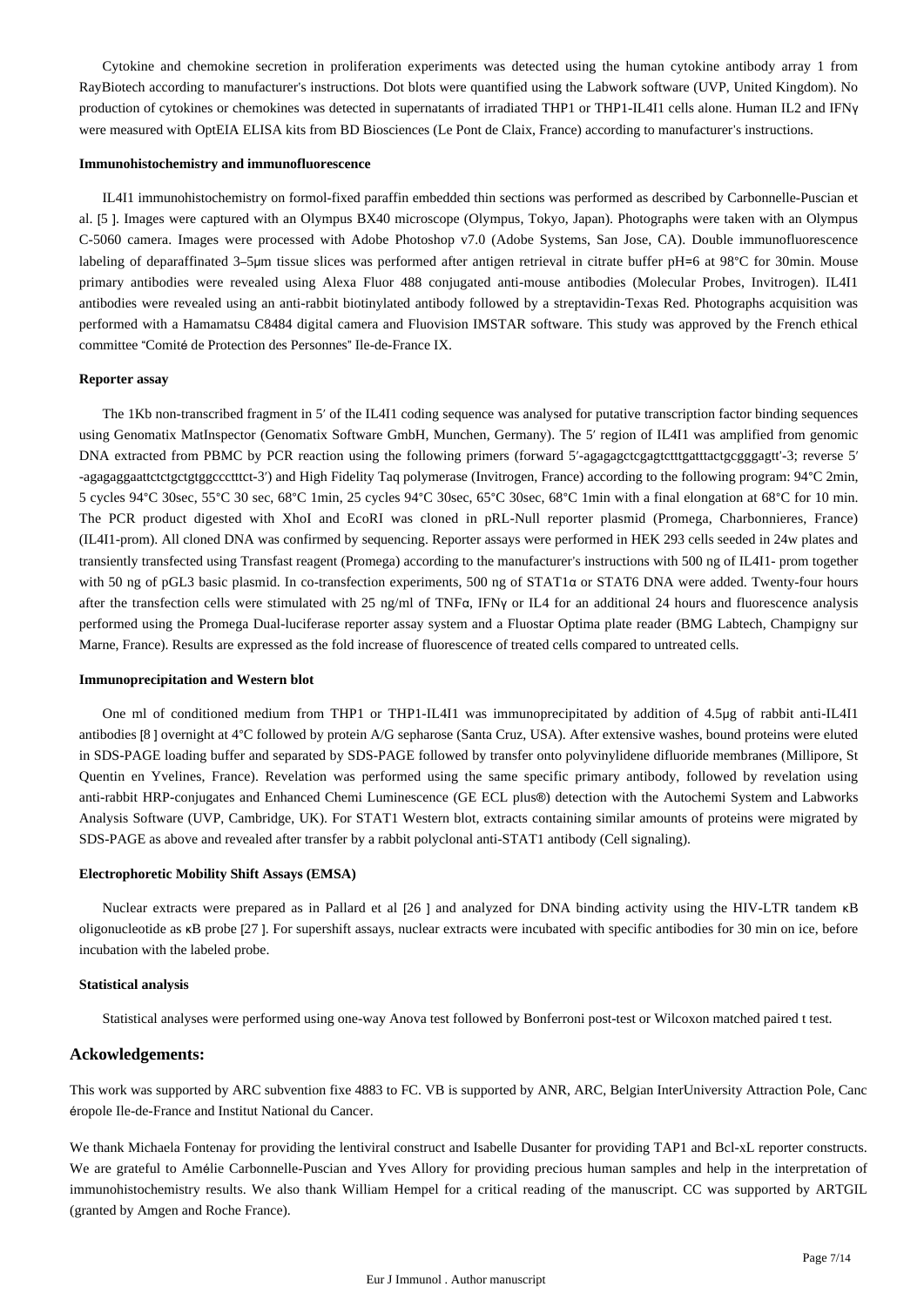## **Footnotes:**

**Conflict-of-interest disclosure** : The authors declare no competing financial interests.

## **Abbreviations**

IL4I1 : IL4-induced gene 1

LCL : lymphoblastoid cell line

HEK : Human Embryonic Kidney 293 cell line

PPD : purified protein derivative

## **References:**

- 1 . Mantovani A , Sica A , Locati M . Macrophage polarization comes of age . Immunity . 2005 ; 23 : 344 346
- 2 . Martinez FO , Helming L , Gordon S . Alternative activation of macrophages: an immunologic functional perspective . Annu Rev Immunol . 2009 ; 27 : 451 483
- 3 . Emile JF . Systemic granulomatosis. Anatomy/pathology of granuloma . Rev Med Interne . 2005 ; 26 : (Suppl 1 ) S4 5
- 4 . Popov A , Abdullah Z , Wickenhauser C , Saric T , Driesen J , Hanisch FG , Domann E , Raven EL , Dehus O , Hermann C , Eggle D , Debey S , Chakraborty T , Kronke M , Utermohlen O , Schultze JL . Indoleamine 2,3-dioxygenase-expressing dendritic cells form suppurative granulomas following Listeria monocytogenes infection . J Clin Invest . 2006 ; 116 : 3160 - 3170
- 5 . Carbonnelle-Puscian A , Copie-Bergman C , Baia M , Martin-Garcia N , Allory Y , Haioun C , Cremades A , Abd-Alsamad I , Farcet JP , Gaulard P , Castellano F , Molinier-Frenkel V. The novel immunosuppressive enzyme IL411 is expressed by neoplastic cells of several B-cell lymphomas and by tumor-associated macrophages. Leukemia . 2009 ; 23 : 952 - 960
- 6 . Mantovani A , Sozzani S , Locati M , Allavena P , Sica A . Macrophage polarization: tumor-associated macrophages as a paradigm for polarized M2 mononuclear phagocytes . Trends Immunol . 2002 ; 23 : 549 - 555
- 7 . Chu CC , Paul WE . Fig1, an interleukin 4-induced mouse B cell gene isolated by cDNA representational difference analysis . Proc Natl Acad Sci U S A . 1997 ; 94 : 2507 2512
- 8 . Boulland ML , Marquet J , Molinier-Frenkel V , Moller P , Guiter C , Lasoudris F , Copie-Bergman C , Baia M , Gaulard P , Leroy K , Castellano F . Human IL4I1 is a secreted L-phenylalanine oxidase expressed by mature dendritic cells that inhibits T-lymphocyte proliferation . Blood . 2007 ; 110 : 220 - 227
- $\bullet$  9 . Kuppers R . The biology of Hodgkin's lymphoma . Nat Rev Cancer . 2009 ; 9 : 15 27
- 10 . Frank DA , Mahajan S , Ritz J . Fludarabine-induced immunosuppression is associated with inhibition of STAT1 signaling . Nat Med . 1999 ; 5 : 444 447
- 11 . Huang Y , Walstrom A , Zhang L , Zhao Y , Cui M , Ye L , Zheng JC . Type I interferons and interferon regulatory factors regulate TNF-related apoptosis-inducing ligand  $(TRAII)$  in HIV-1-infected macrophages  $PLoS$  One  $2009 : 4 : e5397 -$
- 12 . Chavan SS , Tian W , Hsueh K , Jawaheer D , Gregersen PK , Chu CC . Characterization of the human homolog of the IL-4 induced gene-1 (Fig1) . Biochim Biophys Acta  $2002 \cdot 1576 \cdot 70 = 80$
- 13 . Jurgens B , Hainz U , Fuchs D , Felzmann T , Heitger A . Interferongamma- triggered indoleamine 2,3-dioxygenase competence in human monocyte-derived dendritic cells induces regulatory activity in allogeneic T cells . Blood . 2009 ; 114 : 3235 - 3243
- 14 . Chung DJ , Rossi M , Romano E , Ghith J , Yuan J , Munn DH , Young JW . Indoleamine 2,3-dioxygenase-expressing mature human monocyte-derived dendritic cells expand potent autologous regulatory T cells . Blood . 2009 ; 114 : 555 - 563
- 15 . Hultqvist M , Olsson LM , Gelderman KA , Holmdahl R . The protective role of ROS in autoimmune disease . Trends Immunol . 2009 ; 30 : 201 208
- 16 . Gonzalez-Juarrero M , Kingry LC , Ordway DJ , Henao-Tamayo M , Harton M , Basaraba RJ , Hanneman WH , Orme IM , Slayden RA . Immune response to Mycobacterium tuberculosis and identification of molecular markers of disease . Am J Respir Cell Mol Biol . 2009 ; 40 : 398 - 409
- 17 . Keller C , Hoffmann R , Lang R , Brandau S , Hermann C , Ehlers S . Genetically determined susceptibility to tuberculosis in mice causally involves accelerated and enhanced recruitment of granulocytes . Infect Immun . 2006 ; 74 : 4295 - 4309
- 18 . Baran-Marszak F , Feuillard J , Najjar I , Le Clorennec C , Bechet JM , Dusanter-Fourt I , Bornkamm GW , Raphael M , Fagard R . Differential roles of STAT1alpha and STAT1beta in fludarabine-induced cell cycle arrest and apoptosis in human B cells . Blood . 2004 ; 104 : 2475 - 2483
- 19 . Schroder AJ , Pavlidis P , Arimura A , Capece D , Rothman PB . Cutting edge: STAT6 serves as a positive and negative regulator of gene expression in IL-4-stimulated B lymphocytes . J Immunol . 2002 ; 168 : 996 - 1000
- 20 . Sanjabi S , Williams KJ , Saccani S , Zhou L , Hoffmann A , Ghosh G , Gerondakis S , Natoli G , Smale ST . A c-Rel subdomain responsible for enhanced DNA-binding affinity and selective gene activation . Genes Dev . 2005 ; 19 : 2138 - 2151
- 21 . Mantovani A , Allavena P , Sica A , Balkwill F . Cancer-related inflammation . Nature . 2008 ; 454 : 436 444
- 22 . Gringhuis SI , den Dunnen J , Litjens M , van der Vlist M , Geijtenbeek TB . Carbohydrate-specific signaling through the DC-SIGN signalosome tailors immunity to Mycobacterium tuberculosis, HIV-1 and Helicobacter pylori . Nat Immunol . 2009 ; 10 : 1081 - 1088
- 23 . Kieusseian A , Chagraoui J , Kerdudo C , Mangeot PE , Gage PJ , Navarro N , Izac B , Uzan G , Forget BG , Dubart-Kupperschmitt A . Expression of Pitx2 in stromal cells is required for normal hematopoiesis . Blood  $2006 \cdot 107 \cdot 492 = 500$
- 24 . Ritz O , Guiter C , Castellano F , Dorsch K , Melzner J , Jais JP , Dubois G , Gaulard P , Moller P , Leroy K . Recurrent mutations of the STAT6 DNA binding domain in primary mediastinal B-cell lymphoma . Blood . 2009 ;
- 25 . Rouyez MC , Lestingi M , Charon M , Fichelson S , Buzyn A , Dusanter-Fourt I . IFN regulatory factor-2 cooperates with STAT1 to regulate transporter associated with antigen processing-1 promoter activity . J Immunol . 2005 ; 174 : 3948 - 3958
- 26 . Pallard C , Gouilleux F , Benit L , Cocault L , Souyri M , Levy D , Groner B , Gisselbrecht S , Dusanter-Fourt I . Thrombopoietin activates a STAT5-like factor in hematopoietic cells . Embo J . 1995 ; 14 : 2847 - 2856
- 27 . Jacque E , Tchenio T , Piton G , Romeo PH , Baud V . RelA repression of RelB activity induces selective gene activation downstream of TNF receptors . Proc Natl Acad Sci U S A . 2005 ; 102 : 14635 - 14640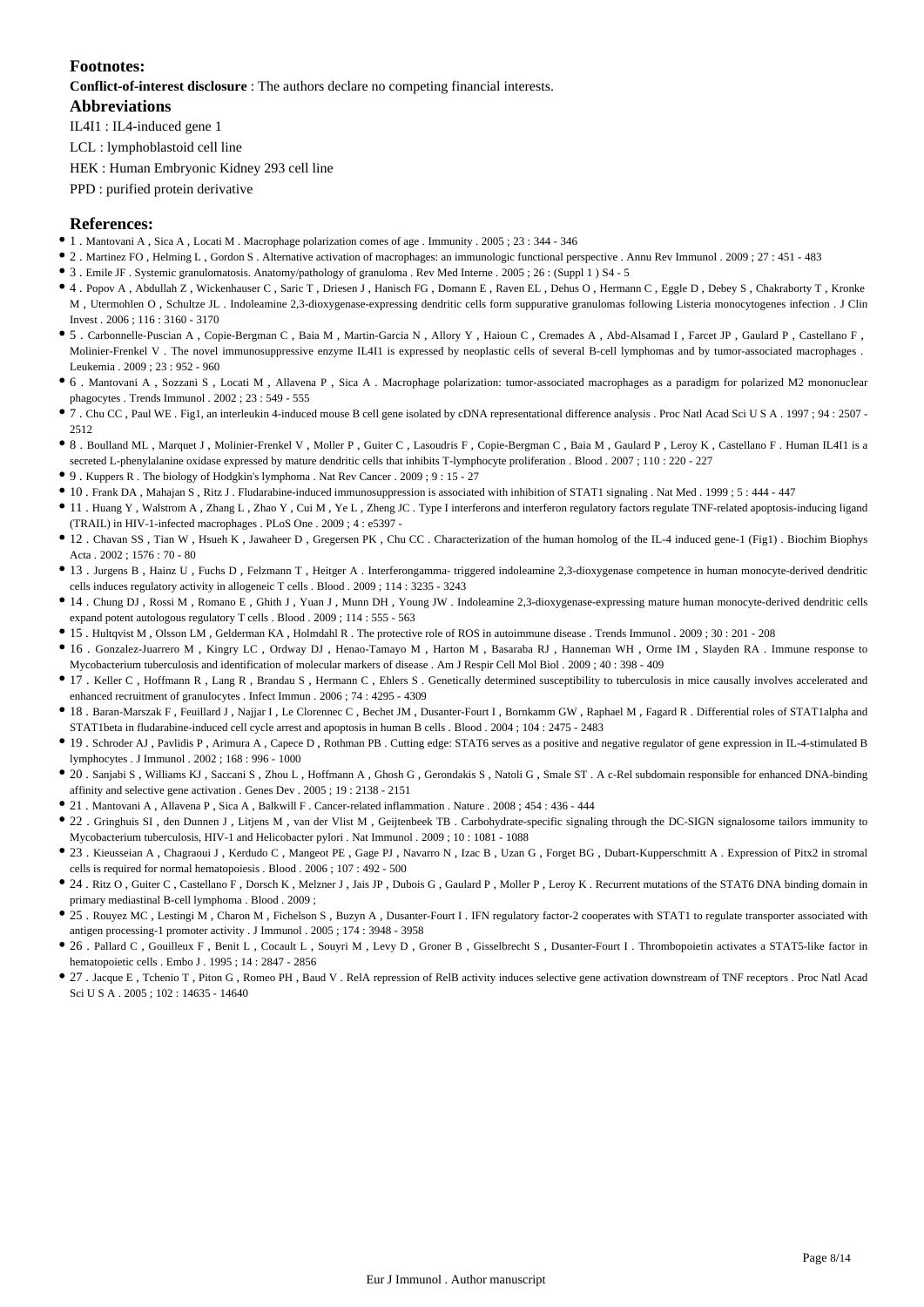IL4I1 expression by monocytes inhibits T cell proliferation and inflammatory cytokine and chemokine secretion

(**A** ) Immunoprecipitation of IL4I1 protein from medium of THP1 and THP1-IL4I1 transfectant cells. (**B, C, D** ) Human PBMC from two different donors co-cultured with irradiated THP1 or THP1-IL4I1 cells were stimulated with an anti-CD3 antibody (**B & C** ) or with PPD (**D**  ). Proliferation was measured by  $3$  H-thymidine incorporation during the last 18 hours of a 4-day culture. Results in B are expressed as the average cpm of quadruplicates ± standard deviation (SD) after background proliferation subtraction (see methods) of a representative experiment. Panel C depicts percent proliferation of PBMC cultured with THP1-IL4I1 as compared to PBMC cultured with THP1 cells (mean ± SD of independent experiments). (**E** ) PBMC were co-cultured as in B and culture media harvested at day 3 were analyzed on a Raybiotech cytokine array. (**F** ) PBMC were co-cultured as in B and day 1 and day 3 culture media analyzed respectively for IL2 and IFNγ secretion by ELISA (mean ± SD of 7 and 4 independent experiments, respectively). In D, E and F, white bars and gray bars represent results obtained with THP1 and THP1-IL4I1 cells, respectively. \*  $p < 0.05$ , \*\*  $p < 0.01$ , \*\*\*  $p < 0.001$ .

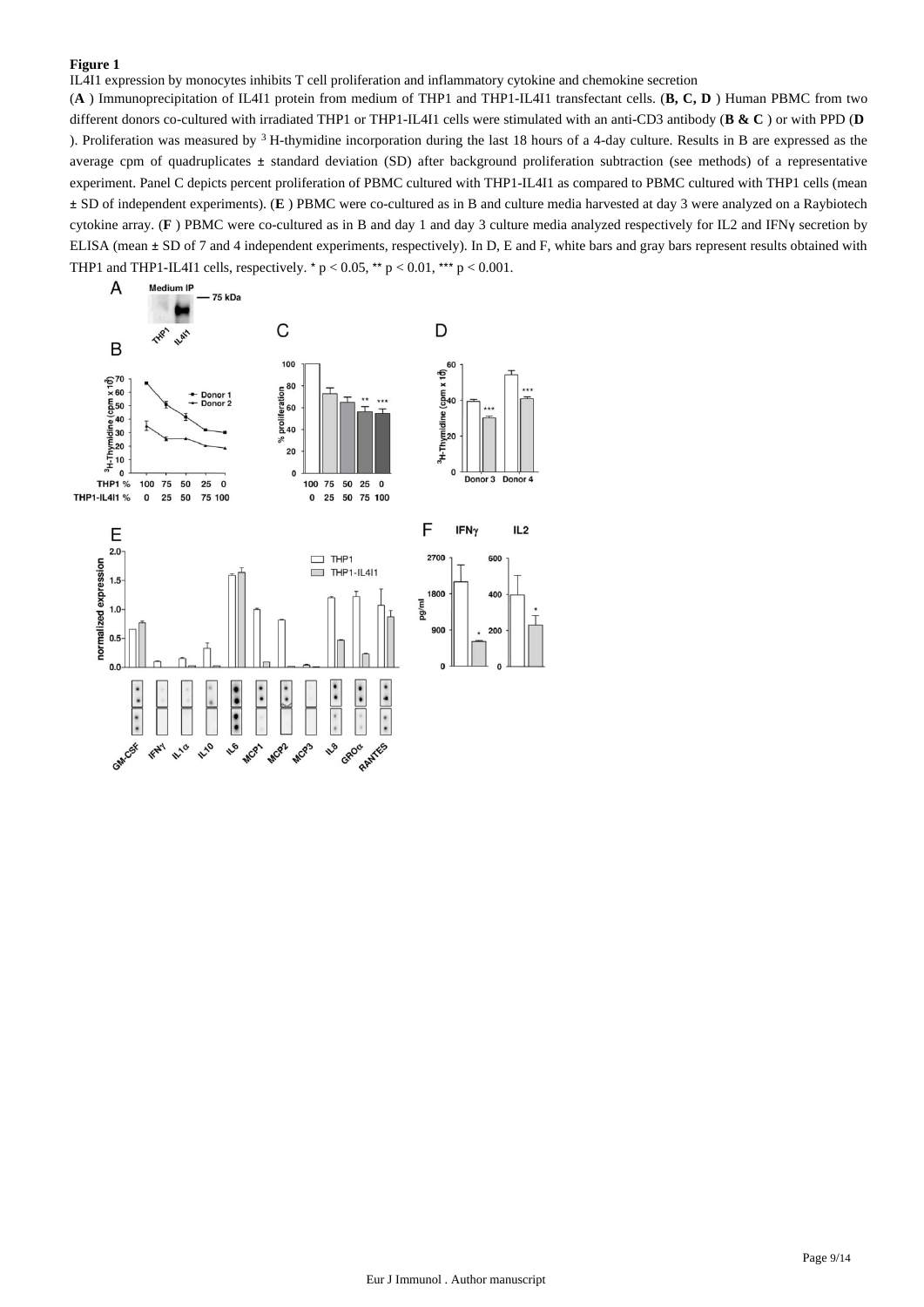# IL4I1 is strongly expressed in Th1 granulomas

(**A** ) Histomorphology of lymph node sections from a patient with sarcoidosis. H&E staining of a sample slide with prominent granulomas. Magnification ×200. Photographs of immunohistochemical staining with antibodies directed against CD68, IL4I1, CD20, CD3, S100 and CD1a. Magnification ×200, inset ×400. Immunofluorescence double staining of the same patient sample using a combination of anti-CD68 (granular green staining) or anti-CD1a (membrane green staining) or anti-DC-SIGN (membrane green staining) together with anti-IL4I1 (granular red staining) to determine the myeloid origin of IL4I1 expressing cells. CD68-IL4I1 double positive cells are yellow, whereas CD1a-IL4I1 or DC-SIGN-IL4I1 double-positive cells are rimmed with green and contain red granules. Magnification ×400. (**B** ) Histomorphology of lymph node sections from a patient with schistosomiasis. H&E staining of a sample slide with prominent granulomas and parasite eggs. Photographs of immunohistochemical staining with anti-CD68 and anti-IL4I1 antibodies. Magnification ×200, inset ×400.

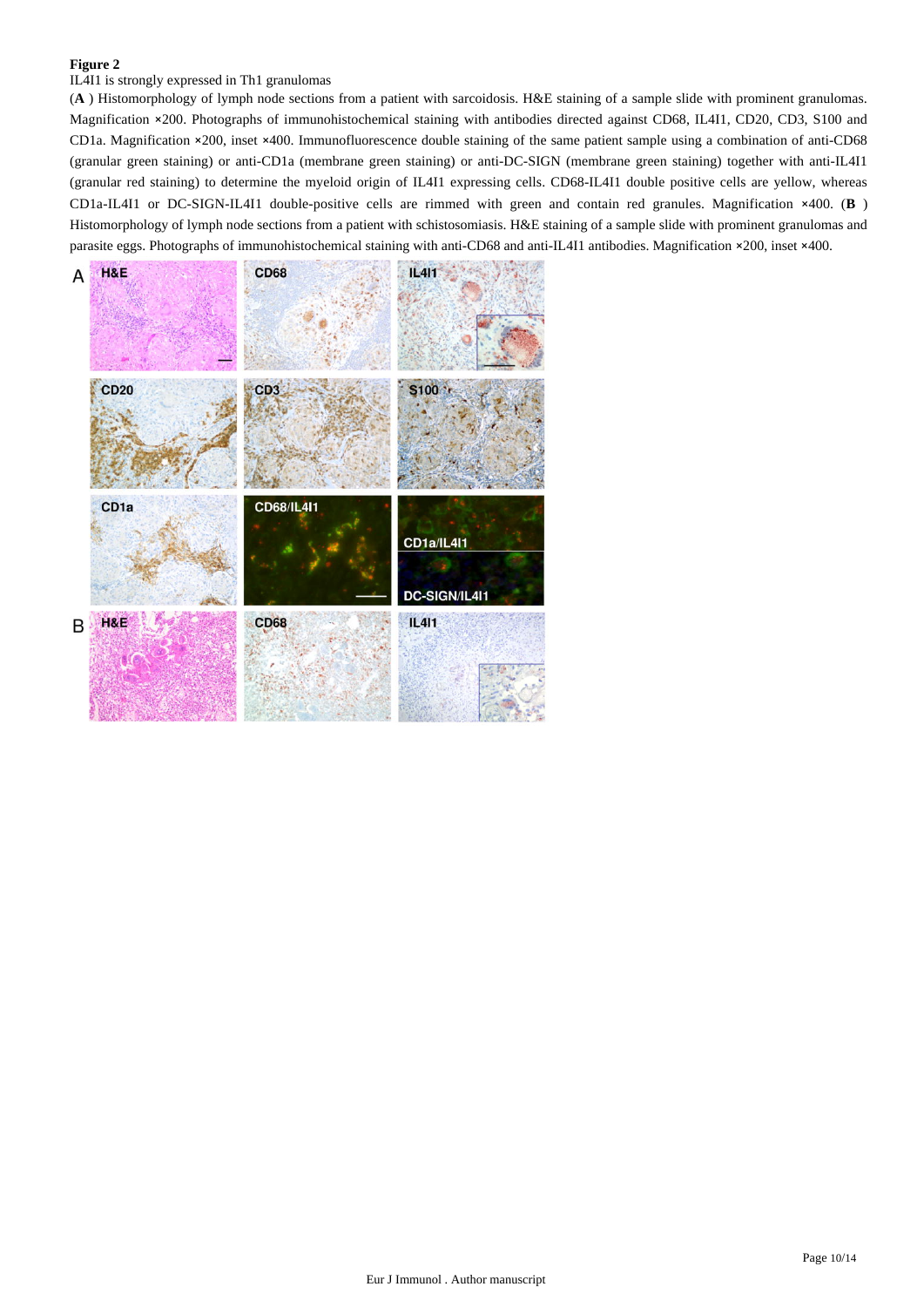# Dichotomy of IL4I1 activity induction by IFNγ and IL4

(A) 10<sup>5</sup> monocytes, monocyte-derived Mφ, monocyte-derived DC and B cells were stimulated with IFNγ or IL4 and IL4I1 enzymatic activity against phenylalanine measured after 48h. The mean of 3 experiments ± SD is shown. (**B** ) Kinetics of IL4I1 enzymatic activity of IFNγ -treated Mϕ and DC (left and center) and IL4-treated B lymphocytes (right). Representative experiments are shown. Enzymatic activity is expressed as pmoles  $H_2O_2$  produced by 10<sup>5</sup> cells per hour using phenylalanine as substrate.  $* p < 0.05$ ;  $** p < 0.01$ .

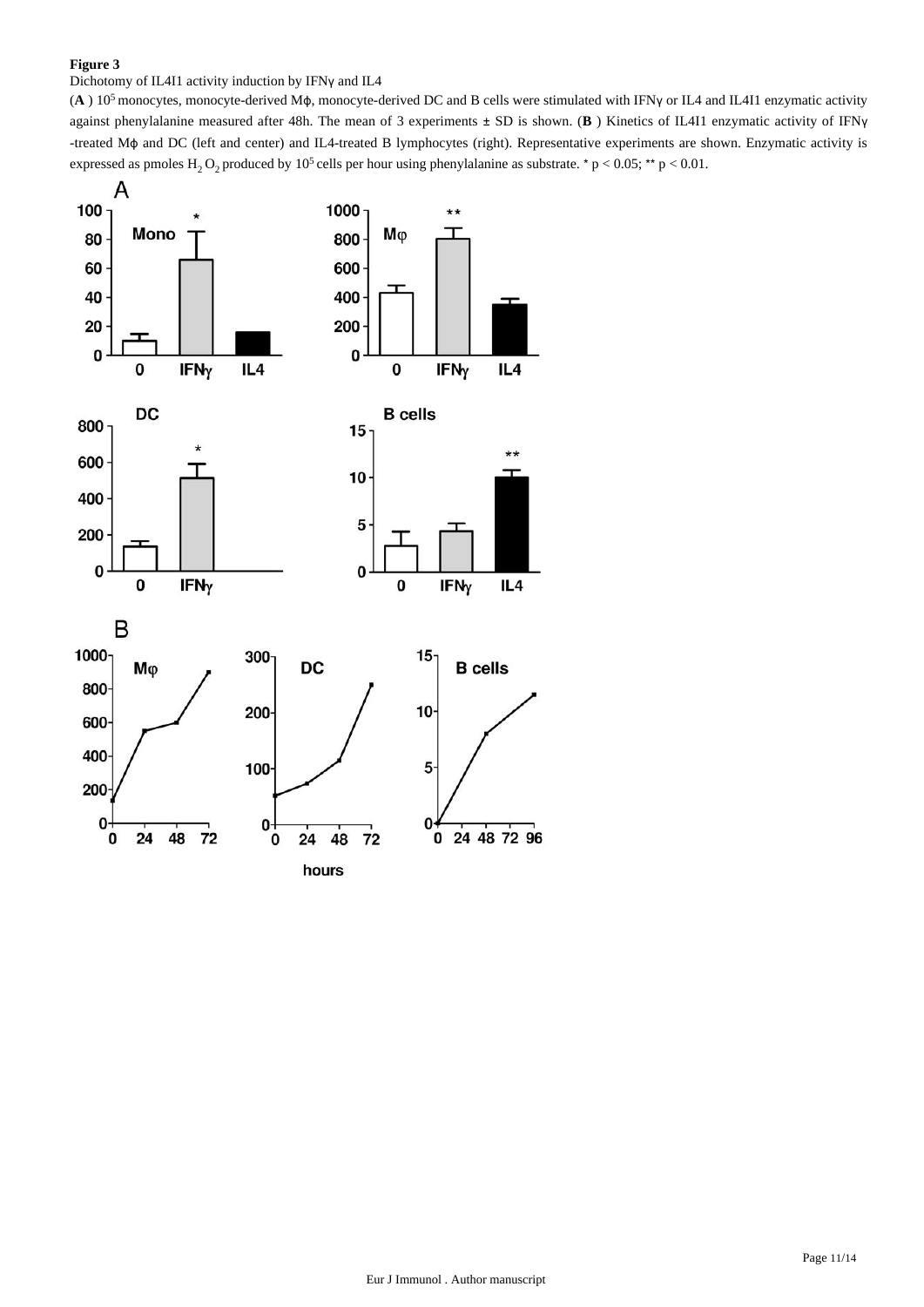## IL4I1 activity in different myeloid cell populations and B cells

(A) IL4I1 activity was measured on 10<sup>5</sup> monocyte-derived Mφ wich had been left unstimulated or activated for 48h with different M1 type stimuli (IFNγ, LPS or the combination of both) or M2 type stimuli (IL4, IL13) or a combination of these (IL4 and IFNγ or IL13 and IFNγ). (**B** ) IL4I1 activity was measured on monocyte-derived DC which were left immature or stimulated 48h with maturation factors, as indicated on the graph (**C** ) IL4I1 activity was measured on DC treated with graded doses of IFNγ. (**D** ) IL4I1 activity of THP1 cells was measured after 48h stimulation with minimal doses of IFNγ (5 ng/ml), IL4 (5 ng/ml), LPS (2 ng/ml) or with combinations of these stimuli. IL4I1 activity was measured on primary tonsil B cells (**E**) or LCL cells (**F**) treated or not with IL4 and/or CD40L. Enzymatic activity is expressed as pmoles H<sub>2</sub>  $O_2$  produced by 10<sup>5</sup> cells per hour using phenylalanine as substrate. The results presented are the mean  $\pm$  SD from at least 3 independent experiments, except for C and D, which show representative ones. \*  $p < 0.05$ ; \*\*  $p < 0.01$ , \*\*\*  $p < 0.001$ 



#### **Figure 5**



(**A** ) Genomatix analysis of the 1000 bases upstream of transcription initiation of IL4I1 gene showing NFκ B putative binding sites (gray) and putative STAT binding sites (white). (**B** ) HEK293 cells were cotransfected with a control firefly luciferase vector together with the 1000 bp sequence upstream of IL4I1 transcription initiation site inserted in pRL Null Renilla luciferase vector and stimulated or not with 25 ng/ml of TNFα. After an additional 24 hours, the cultures were harvested for determination of luciferase activity and Renilla luminescence reported to firefly luciferase luminescence as transfection normalisation. Results are expressed as the fold increase of specific luminescence compared to untreated controls. Data are the mean of 9 independent experiments ±SD. (**C & D** ) HEK293 cells were co-transfected with 500 ng plasmid vectors coding for STAT1α(C) or STAT6 (D) either together with the IL4I1-promoter vector or the control TAP-1- or Bcl-xL-promoter vectors and the appropriate transfection controls as in B. Data are the mean of 5 independent experiments  $\pm SD$ . \* p < 0.05; \*\* p < 0.01, \*\*\* p < 0.001.



**Figure 6**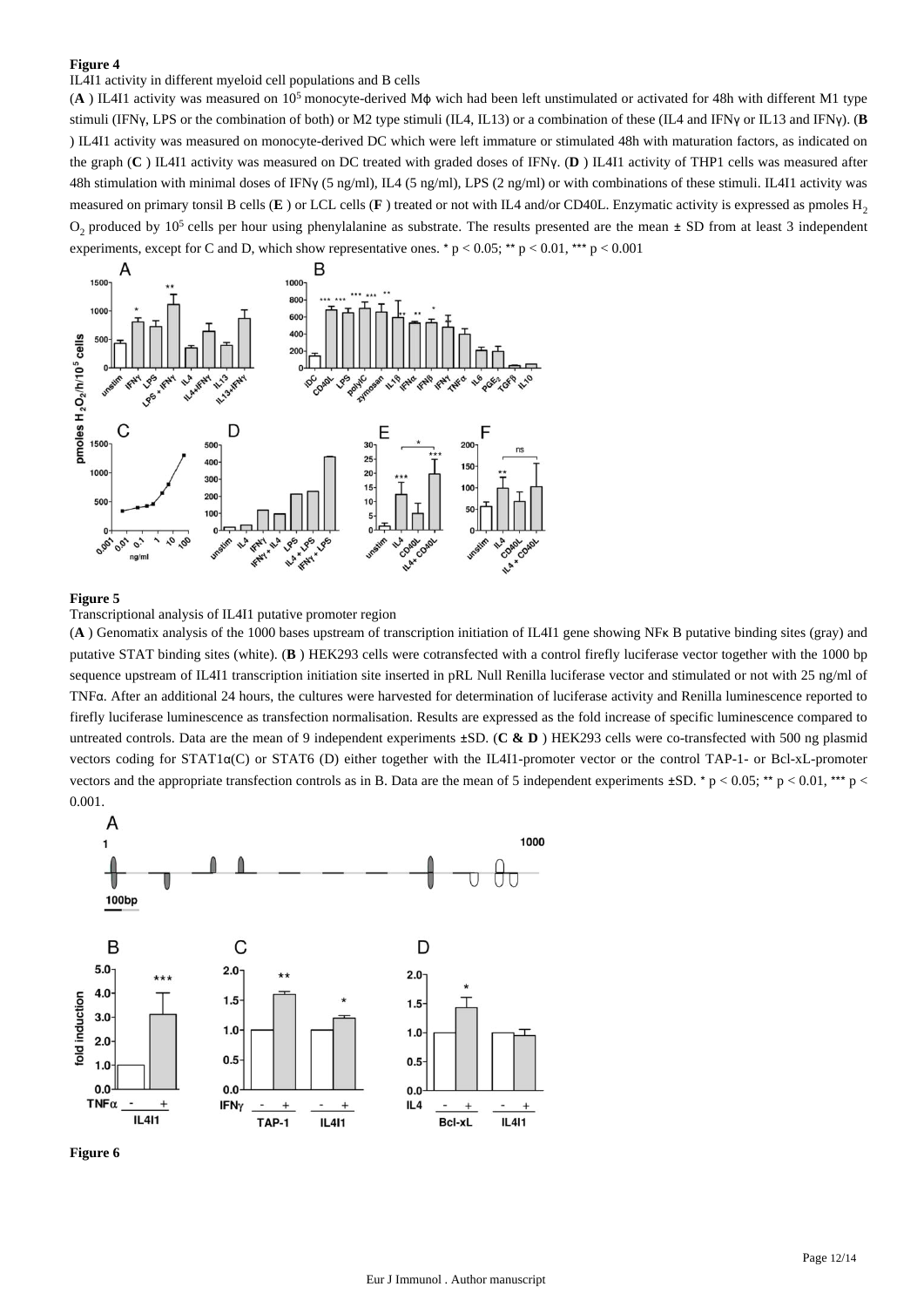#### STAT1, STAT6 and NFκB control of IL4I1 expression

(**A & B** ) IL4I1 activity in monocytic cells after inhibition of STAT1 expression with fludarabine. THP1 cells were pre-treated or not with 50μ M of fludarabine 24h before stimulation with IFNγ. Total STAT1 protein expression (STAT1α and STAT1β) was analyzed by Western blot with untreated THP1 cells as control (**A** ) and IL4I1 activity was measured as in Fig. 3 (**B** ). (**C** ) Role of STAT6 in IL4I1 activity in B cells. LCL cells were transfected with 3 μg control siRNA or STAT6 siRNA 72h prior stimulation with IL4. IL4I1 activity was measured 48h later and reported to control transfected cells left untreated. (**D, E & F** ) Role of NFκ B in IL4I1 activity in monocytic and B cells. LCL cells were transiently transfected with a plasmid vector coding for the dominant IκBα S32A-S36A mutant (IκBα 32/36) or wild type (WT) IκBα as a control. IL4I1 activity was measured at day 3 after the transfection (D). THP1 cell line stably expressing IκBα 32/36 was established by infecting THP1 cells with pTRIP-ΔU3-EF1α-IRES GFP lentiviral vector and sorting of GFP<sup>+</sup> cells. Ik Bα 32/36 THP1 cells and control THP1 cells were stimulated by LPS (20 ng/ml for 90 min). Nuclear extracts were prepared and analyzed by EMSA using a <sup>32</sup> P-labeled HIV-LTR tandem κ B oligonucleotide as a probe, to verify that NF-κB DNA binding activity was blocked in IκBα 32/36 THP1 cells (E). IL4I1 activity was measured 48h post-stimulation by LPS Data are presented as percent activity of mutant IκBα-expressing cells in comparison to their respective controls (F). All the IL4I1 activity results are the mean of 3 independent experiments  $\pm$  SD. \* p < 0.05. Note that the cell lysate samples used for all the measures are prepared with a fixed quantity of viable cells to avoid a bias due to variable cell viabilities in the different test conditions.